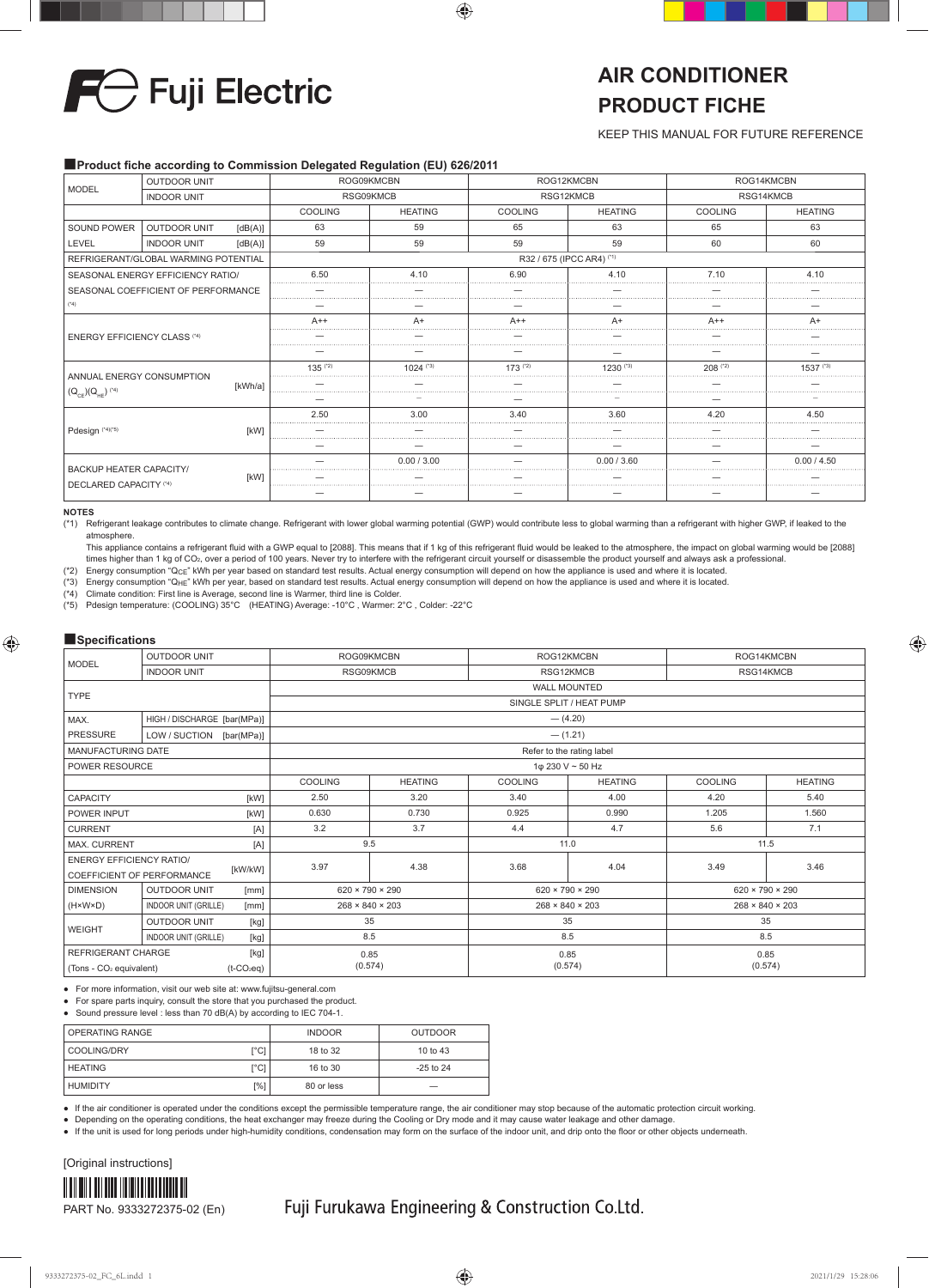

## **AIRCONDITIONANLÆG OPLYSNINGSSKEMA**

## GEM DENNE VEJLEDNING TIL SENERE REFERENCE

### ■**Produktblad i henhold til Kommissionens delegerede forordning (EU) 626/2011**

| <b>UDENDØRSENHED</b><br><b>MODEL</b><br><b>INDENDØRSENHED</b> |                                                 | ROG09KMCBN    |             |                           | ROG14KMCBN<br>ROG12KMCBN |               |             |
|---------------------------------------------------------------|-------------------------------------------------|---------------|-------------|---------------------------|--------------------------|---------------|-------------|
|                                                               |                                                 | RSG09KMCB     |             |                           | RSG12KMCB                | RSG14KMCB     |             |
|                                                               |                                                 | <b>KØLING</b> | OPVARMNING  | <b>KØLING</b>             | <b>OPVARMNING</b>        | <b>KØLING</b> | OPVARMNING  |
| LYDEFFEKTNI-                                                  | <b>UDENDØRSENHED</b><br>[dB(A)]                 | 63            | 59          | 65                        | 63                       | 65            | 63          |
| VEAU                                                          | INDENDØRSENHED [dB(A)]                          | 59            | 59          | 59                        | 59                       | 60            | 60          |
|                                                               | KØLEMIDDEL/GLOBALT OPVARMNINGSPOTENTIALE        |               |             | R32 / 675 (IPCC AR4) (*1) |                          |               |             |
|                                                               | SÆSONBESTEMT ENERGIVIRKNINGSGRAD/               | 6.50          | 4.10        | 6.90                      | 4.10                     | 7.10          | 4.10<br>    |
|                                                               | SÆSONBESTEMT KOEFFICIENT FOR YDEEVNE            |               |             |                           |                          |               |             |
| $(^{*}4)$                                                     |                                                 |               |             |                           |                          |               |             |
| <b>ENERGIKLASSE (*4)</b>                                      |                                                 | $A++$         | $A+$        | $A++$                     | $A+$                     | $A++$         | $A+$        |
|                                                               |                                                 |               |             |                           |                          |               |             |
|                                                               |                                                 |               |             |                           |                          |               |             |
| ÅRLIGT ENERGIFORBRUG                                          |                                                 | $135^{(2)}$   | $1024$ (*3) | $173$ (*2)                | 1230(3)                  | $208$ ( $2$ ) | 1537 (*3)   |
|                                                               | <b>IkWh/årl</b>                                 |               |             |                           |                          |               |             |
| $(Q_{CE}) (Q_{HE})$ <sup>(4)</sup>                            |                                                 |               |             |                           |                          |               |             |
|                                                               |                                                 | 2.50          | 3.00        | 3.40                      | 3.60                     | 4.20          | 4.50        |
| P design (*4)(*5)                                             | [kW]                                            |               |             |                           |                          |               |             |
|                                                               |                                                 |               |             |                           |                          |               |             |
|                                                               |                                                 |               | 0.00 / 3.00 |                           | 0.00 / 3.60              |               | 0.00 / 4.50 |
| RESERVE-VARMEANLÆGS                                           | [kW]<br><b>KAPACITET/ANGIVEN KAPACITET (*4)</b> |               |             |                           |                          |               |             |
|                                                               |                                                 |               |             |                           |                          |               |             |

#### **BEMÆRKNINGER**

(\*1) Kølemiddellækage bidrager til klimaforandringer. Kølemiddel med lavere globalt opvarmningspotentiale (GWP) vil bidrage mindre til global opvarmning end et kølemiddel med højere GWP i tilfælde af lækage til atmosfæren. Dette anlæg indeholder en kølevæske med et GWP, der svarer til [2088]. Det betyder, at hvis 1 kg af denne kølevæske lækkes til atmosfæren, vil indvirkningen på global opvarm-<br>ning være [2088] gange

(\*2) Energiforbrug "QCE" kWh om året baseret på resultater af normalprøver. Reelt energiforbrug afhænger af, hvordan anlægget bruges, og hvor det befi nder sig.

(\*3) Energiforbrug "Q<sub>HE</sub>" kWh om året baseret på resultater af normalprøver. Reelt energiforbrug afhænger af, hvordan anlægget bruges, og hvor det befinder sig.<br>(\*4) Klimatilstand: Første linje er Middel, anden linje er V

(\*4) Klimatilstand: Første linje er Middel, anden linje er Varmere og tredje linje er Koldere. Pdesign temperatur: (KØLING) 35 °C (OPVARMNING) Middel: -10 °C, Varmere: 2 °C, Koldere: -22 °C

### ■**Specifikationer**

| <b>MODEL</b>                                                                                          | <b>UDENDØRSENHED</b>                      |                           | ROG09KMCBN                  |               | ROG12KMCBN                  | ROG14KMCBN    |                             |  |
|-------------------------------------------------------------------------------------------------------|-------------------------------------------|---------------------------|-----------------------------|---------------|-----------------------------|---------------|-----------------------------|--|
|                                                                                                       | <b>INDENDØRSENHED</b>                     | RSG09KMCB<br>RSG12KMCB    |                             |               |                             | RSG14KMCB     |                             |  |
| <b>TYPE</b>                                                                                           |                                           | <b>VÆGMONTERET</b>        |                             |               |                             |               |                             |  |
|                                                                                                       |                                           | SINGLE-SPLIT / VARMEPUMPE |                             |               |                             |               |                             |  |
| <b>MAKS, TRYK</b>                                                                                     | HØJT / UDLEDNING [bar(MPa)]               |                           |                             |               | $-$ (4,20)                  |               |                             |  |
|                                                                                                       | LAVT / SUGNING [bar(MPa)]                 |                           |                             |               | $-$ (1,21)                  |               |                             |  |
| <b>PRODUKTIONSDATO</b>                                                                                |                                           |                           |                             |               | Se energimærkningen         |               |                             |  |
| <b>STRØMKILDE</b>                                                                                     |                                           |                           |                             |               | 1φ 230 V ~ 50 Hz            |               |                             |  |
|                                                                                                       |                                           | <b>KØLING</b>             | <b>OPVARMNING</b>           | <b>KØLING</b> | <b>OPVARMNING</b>           | <b>KØLING</b> | <b>OPVARMNING</b>           |  |
| <b>KAPACITET</b><br>[kW]                                                                              |                                           | 2,50                      | 3,20                        | 3,40          | 4,00                        | 4,20          | 5.40                        |  |
| <b>INDGANGSEFFEKT</b><br>[kW]                                                                         |                                           | 0,630                     | 0,730                       | 0,925         | 0,990                       | 1,205         | 1,560                       |  |
| <b>STRØM</b><br>[A]                                                                                   |                                           | 3,2                       | 3.7                         | 4,4           | 4,7                         | 5,6           | 7,1                         |  |
| MAKS, STRØM                                                                                           | [A]                                       |                           | 9,5                         | 11,0          |                             | 11,5          |                             |  |
| ENERGIVIRKNINGSGRAD/<br>KOEFFICIENT FOR YDEEVNE                                                       | [kW/kW]                                   | 3,97                      | 4,38                        | 3,68          | 4,04                        | 3,49          | 3,46                        |  |
| <b>DIMENSIONER</b>                                                                                    | <b>UDENDØRSENHED</b><br>[mm]              |                           | $620 \times 790 \times 290$ |               | $620 \times 790 \times 290$ |               | $620 \times 790 \times 290$ |  |
| $(H \times B \times D)$                                                                               | <b>INDENDØRSENHED</b><br>[mm]<br>(GITTER) |                           | $268 \times 840 \times 203$ |               | $268 \times 840 \times 203$ |               | $268 \times 840 \times 203$ |  |
| <b>UDENDØRSENHED</b><br>35<br>[kg]                                                                    |                                           |                           |                             | 35            |                             | 35            |                             |  |
| VÆGT<br><b>INDENDØRSENHED</b><br>8,5<br>[kg]<br>(GITTER)                                              |                                           |                           |                             | 8,5           |                             | 8,5           |                             |  |
| <b>KØLEMIDDELFYLDNING</b><br>[kg]<br>(Ton - CO <sub>2</sub> -ækvivalent)<br>$(t$ -CO <sub>2</sub> eq) |                                           |                           | 0,85<br>(0, 574)            |               | 0,85<br>(0, 574)            |               | 0,85<br>(0, 574)            |  |

● For mere information, se vores hjemmeside: www.fujitsu-general.com

● Ved forespørgsel om reservedele bedes du kontakte den forhandler, hvor du har købt produktet.

● Lydtryksniveau: under 70 dB(A) i henhold til IEC 704-1.

| RÆKKEVIDDE           |                 | <b>INDENDØRS</b> | <b>UDENDØRS</b> |
|----------------------|-----------------|------------------|-----------------|
| AFKØLING/TØRRING     | <sup>c</sup> C1 | 18 til 32        | 10 til 43       |
| <b>OPVARMNING</b>    | <sup>c</sup> C1 | 16 til 30        | -25 til 24      |
| <b>LUFTFUGTIGHED</b> | [%]             | 80 eller mindre  |                 |

● Hvis airconditionanlægget anvendes ved temperaturer der ligger uden for det tilladte temperaturinterval, stopper det automatiske beskyttelseskredsløb måske airconditionanlægget.

● Afhængig af driftsforholdene kan varmeveksleren eventuelt fryse til i køle- eller tørretilstand, og det kan forårsage vandlækage og anden skade.

● Hvis airconditionanlægget kører i mange timer ved høj luftfugtighed, kan der dannes kondens på overfl aden af indendørsenheden, som kan dryppe på gulvet eller genstande under enheden.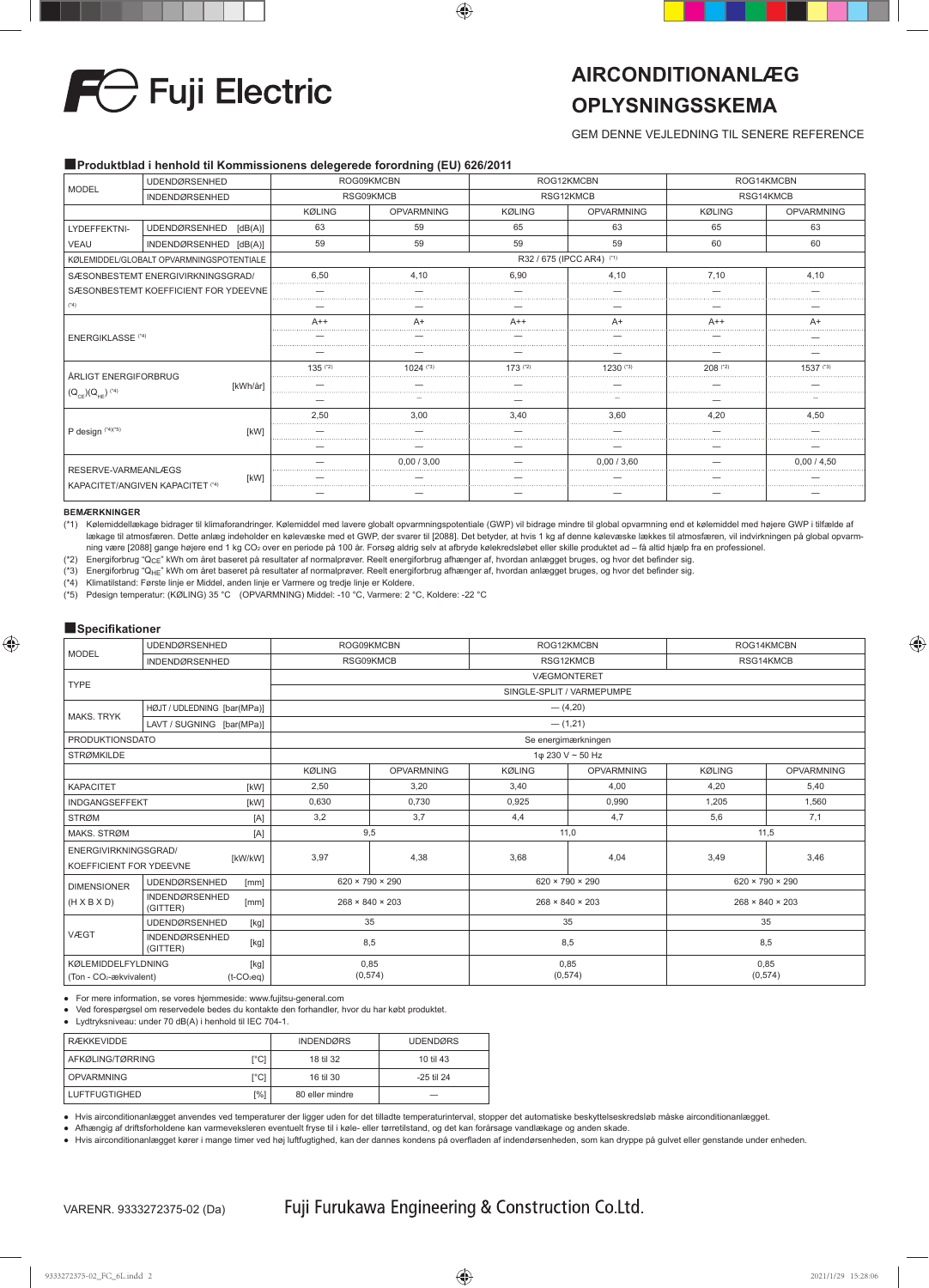

## **ILMASTOINTILAITE TUOTESELOSTE**

## SÄILYTÄ TÄMÄ OHJE TULEVAA TARVETTA VARTEN

### ■**Tuoteseloste komission delegoidun asetuksen (EU) 626/2011 mukaisesti**

| <b>ULKOYKSIKKÖ</b><br><b>MALLI</b>                                            |                               |          | ROG09KMCBN           | ROG12KMCBN  |                           | ROG14KMCBN   |                                                                                                      |          |  |
|-------------------------------------------------------------------------------|-------------------------------|----------|----------------------|-------------|---------------------------|--------------|------------------------------------------------------------------------------------------------------|----------|--|
|                                                                               | SISÄYKSIKKÖ                   |          | RSG09KMCB            |             | RSG12KMCB                 |              |                                                                                                      |          |  |
|                                                                               |                               |          | JÄÄHDYTYS            | LÄMMITYS    | JÄÄHDYTYS                 | LÄMMITYS     | JÄÄHDYTYS                                                                                            | LÄMMITYS |  |
|                                                                               | <b>ULKOYKSIKKÖ</b>            | [dB(A)]  | 63                   | 59          | 65                        | 63           | 65                                                                                                   | 63       |  |
| ÄÄNIVOIMATASO                                                                 | SISÄYKSIKKÖ                   | [dB(A)]  | 59                   | 59          | 59                        | 59           | 60                                                                                                   | 60       |  |
| JÄÄHDYTYSAINE/                                                                |                               |          |                      |             | R32 / 675 (IPCC AR4) (*1) |              |                                                                                                      |          |  |
|                                                                               | ILMASTONLÄMPENEMISPOTENTIAALI |          |                      |             |                           |              | RSG14KMCB<br>7.10<br>4.10<br>$A++$<br>A+<br>$208$ (*2)<br>$1537$ (*3)<br>4,20<br>4.50<br>0.00 / 4.50 |          |  |
|                                                                               |                               |          | 6.50                 | 4.10        | 6.90                      | 4.10         |                                                                                                      |          |  |
| KAUSITTAINEN ENERGIATEHOKKUUSASTE/<br>KAUSITTAINEN SUORITUSKYVYN KERROIN (*4) |                               |          |                      |             |                           |              |                                                                                                      |          |  |
|                                                                               |                               |          |                      |             |                           |              |                                                                                                      |          |  |
|                                                                               |                               |          | $A++$                |             | $A++$                     | A+           |                                                                                                      |          |  |
| ENERGIATEHOKKUUSLUOKKA (*4)                                                   |                               |          |                      |             |                           |              |                                                                                                      |          |  |
|                                                                               |                               |          |                      |             |                           |              |                                                                                                      |          |  |
|                                                                               | VUOSITTAINEN ENERGIAN KULUTUS |          | $135$ <sup>(2)</sup> | 1024 (*3)   | $173$ $(2)$               | $1230^{(3)}$ |                                                                                                      |          |  |
|                                                                               |                               | [kWh/år] |                      |             |                           |              |                                                                                                      |          |  |
| $(Q_{CE}) (Q_{HE})$ (*4)                                                      |                               |          |                      |             |                           |              |                                                                                                      |          |  |
|                                                                               |                               |          | 2,50                 | 3.00        | 3,40                      | 3,60         |                                                                                                      |          |  |
| Psuunnittelu (*4)(*5)                                                         |                               | [kW]     |                      |             |                           |              |                                                                                                      |          |  |
|                                                                               |                               |          |                      |             |                           |              |                                                                                                      |          |  |
|                                                                               | VARALÄMMITTIMEN KAPASITEETTI/ |          |                      | 0.00 / 3.00 |                           | 0.00 / 3.60  |                                                                                                      |          |  |
| ILMOITETTU KAPASITEETTI (*4)                                                  |                               | [kW]     |                      |             |                           |              |                                                                                                      |          |  |
|                                                                               |                               |          |                      |             |                           |              |                                                                                                      |          |  |

#### **HUOMAUTUKSIA**

(\*1) Jäähdytysaineen vuotaminen edistää ilmastonmuutosta. Jäähdytysaine jolla on alhaisempi ilmastonmuutospotentiaali (GWP) voisi vaikuttaa ilmaston lämpenemiseen vähemmän kuin jäähdytysaine jolla on korkeampi GWP jos sitä vuotaa ilmakehään. Tässä laitteessa on jäähdytysnestettä jonka GWP on sama kuin [2088]. Tämä tarkoittaa että jos 1 kg tätä jäähdytysnestettä vuotaisi ilmakehään niin vaikutus ilmastonlämpenemisen kannalta olisi [2088] kertaa suurempi kuin 1 kg:lla CO2:sta 100 vuoden ajanjakson aikana. Älä yritä koskaan vaikuttaa jäähdytysaineen kiertojärjestelmään itse tai purkaa tuotetta itse ja kysy aina apua asiantuntijalta.

(\*2) Energian kulutus "QCE" kWh per vuosi perustuen standardikoetuloksiin. Tosiasiallinen energian kulutus riippuu siitä kuinka laitetta käytetään ja missä se sijaitsee.

(\*3) Energian kulutus "Q<sub>HE</sub>" kWh per vuosi perustuen standardikoetuloksiin. Tosiasiallinen energian kulutus riippuu siitä kuinka laitetta käytetään ja missä se sijaitsee.<br>(\*4) Ilmastointitila: Ensimmäinen viiva tarkoittaa

(\*4) Ilmastointitila: Ensimmäinen viiva tarkoittaa keskitasoista, toinen viiva tarkoittaa lämpimämpää ja kolmas viiva tarkoittaa viileämpää.

(\*5) Pdesign-lämpötila: (JÄÄHDYTYS) 35 °C (LÄMMITYS) Keskiarvo: -10 °C, lämpimämpi: 2 °C, viileämpi: -22 °C

### ■**Tekniset tiedot**

| <b>MALLI</b>                                   | <b>ULKOYKSIKKÖ</b>           |                     |                                | ROG09KMCBN |                             | ROG12KMCBN      | ROG14KMCBN                  |                             |
|------------------------------------------------|------------------------------|---------------------|--------------------------------|------------|-----------------------------|-----------------|-----------------------------|-----------------------------|
|                                                | <b>SISÄYKSIKKÖ</b>           |                     | RSG09KMCB                      |            | RSG12KMCB                   |                 | RSG14KMCB                   |                             |
| <b>TYYPPI</b>                                  |                              | SEINÄÄN KIINNITETTY |                                |            |                             |                 |                             |                             |
|                                                |                              |                     | SINGLE SPLIT / LÄMPÖPUMPPU     |            |                             |                 |                             |                             |
| <b>ENIMMÄISPAINE</b>                           | KORKEA / VAPAUTUS [bar(MPa)] |                     |                                | $-$ (4,20) |                             |                 |                             |                             |
|                                                | <b>MATALA / IMU</b>          | [bar(MPa)]          |                                | $-$ (1,21) |                             |                 |                             |                             |
| VALMISTUSPÄIVÄMÄÄRÄ                            |                              |                     | Lisätietoa luokitusmerkinnässä |            |                             |                 |                             |                             |
| VOIMANLÄHDE                                    |                              |                     | 1φ 230 V ~ 50 Hz               |            |                             |                 |                             |                             |
|                                                |                              |                     | <b>JÄÄHDYTYS</b>               | LÄMMITYS   | <b>JÄÄHDYTYS</b>            | <b>LÄMMITYS</b> | <b>JÄÄHDYTYS</b>            | <b>LÄMMITYS</b>             |
| <b>KAPASITEETTI</b><br>[kW]                    |                              |                     | 2,50                           | 3,20       | 3.40                        | 4,00            | 4,20                        | 5.40                        |
| <b>TULOTEHO</b><br>[kW]                        |                              |                     | 0.630                          | 0.730      | 0.925                       | 0.990           | 1.205                       | 1,560                       |
| <b>VIRTA</b><br>[A]                            |                              | 3,2                 | 3,7                            | 4,4        | 4,7                         | 5,6             | 7,1                         |                             |
| <b>ENINT, VIRTA</b>                            |                              | [A]                 | 9,5                            |            | 11,0                        |                 |                             | 11,5                        |
| ENERGIATEHOKKUUSASTE/<br>SUORITUSKYVYN KERROIN |                              | [kW/kW]             | 3,97                           | 4,38       | 3,68                        | 4,04            | 3,49                        | 3,46                        |
| <b>MITTASUHTEET</b>                            | <b>ULKOYKSIKKÖ</b>           | [mm]                | $620 \times 790 \times 290$    |            | $620 \times 790 \times 290$ |                 | $620 \times 790 \times 290$ |                             |
| $(K \times L \times S)$                        | SISÄYKSIKKÖ<br>(SÄLEIKÖN)    | [mm]                | $268 \times 840 \times 203$    |            | $268 \times 840 \times 203$ |                 |                             | $268 \times 840 \times 203$ |
|                                                | <b>ULKOYKSIKKÖ</b>           | [kg]                | 35                             |            |                             | 35              |                             | 35                          |
| PAINO                                          | SISÄYKSIKKÖ<br>(SÄLEIKÖN)    | [kg]                | 8,5                            |            | 8,5                         |                 | 8,5                         |                             |
| JÄÄHDYTYSAINEEN MÄÄRÄ                          |                              | [kg]                | 0,85                           |            | 0,85                        |                 | 0,85                        |                             |
| (Tonnia - CO <sub>2</sub> -vastaava)           |                              | $(t-CO2eq)$         | (0,574)                        |            | (0,574)                     |                 |                             | (0,574)                     |

● Lisää tietoa saat websivultamme osoitteesta: www.fujitsu-general.com

● Voit tiedustella lisäosista kaupasta josta ostit tuotteen.

● Äänenpaineen taso: vähemmän kuin 70 dB(A) IEC 704-1:n mukaan.

| KÄYTTÖALUE      |                 | SISÄTILAT   | <b>ULKOTILAT</b> |
|-----------------|-----------------|-------------|------------------|
| JÄÄHDYTYS/KUIVA | <sup>c</sup> C1 | $18 - 32$   | $10 - 43$        |
| LÄMMITYS        | [°C]            | $16 - 30$   | $-25 - 24$       |
| <b>KOSTEUS</b>  | [%]             | 80 tai alle | _                |

● Jos ilmastointilaitetta käytetään sallitun lämpötila-alueen ulkopuolella, ilmastointilaite voi sammua automaattisen suojauspiirin toiminnan vuoksi.

● Käyttöolosuhteista riippuen lämmönvaihdin voi jäätyä jäähdytyksen tai kuivauksen aikana, ja se voi aiheuttaa vuotoja ja muita vaurioita.

● Jos laitetta käytetään pitkiä aikoja erittäin kosteissa oloissa, sisäyksikön pinnalle saattaa muodostua kondensaattia, jota voi tippua lattialle tai alapuolella olevien esineiden päälle.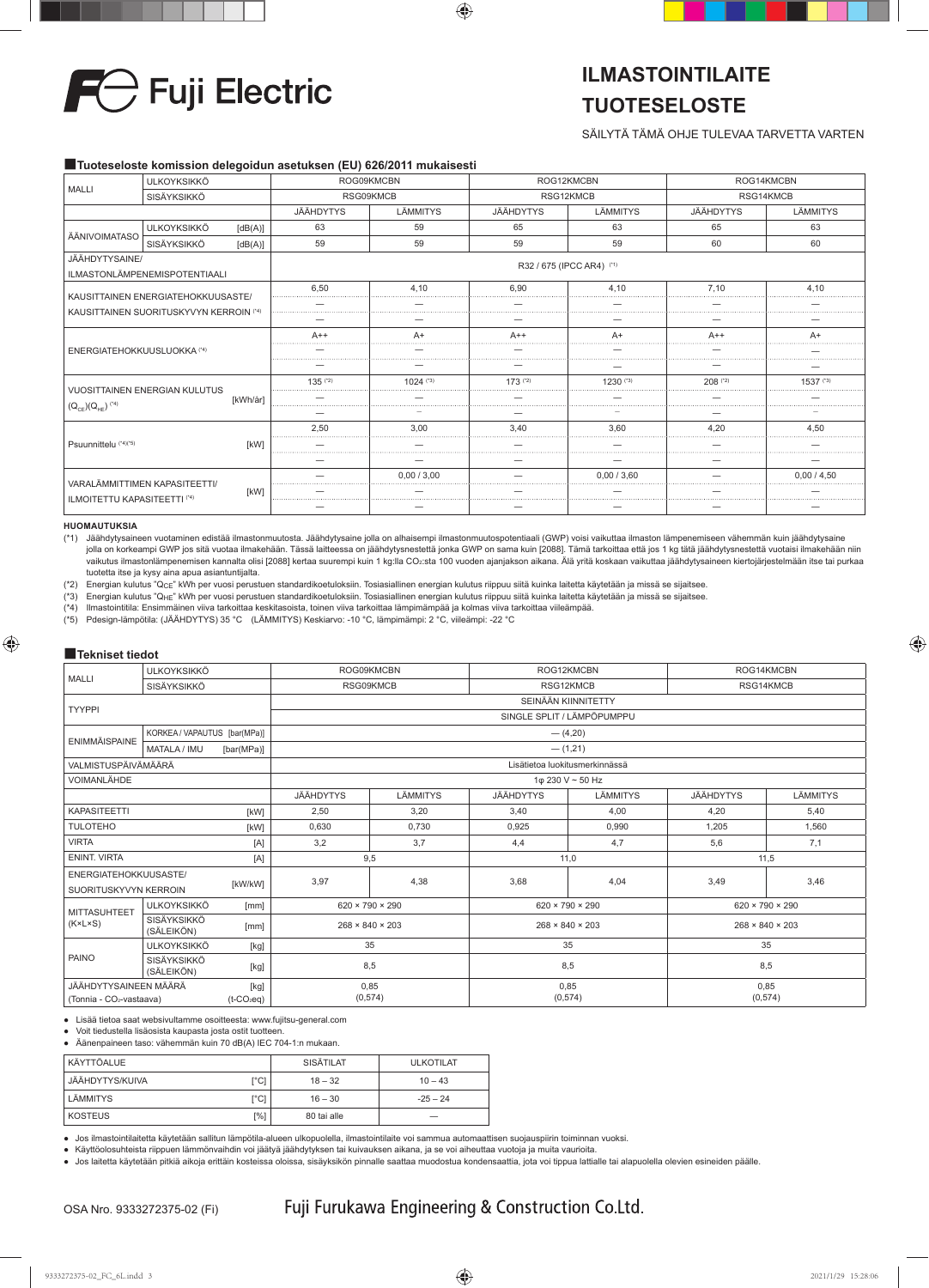

## **KLIMAANLEGG PRODUCT MIKROKORT**

TA VARE PÅ BRUKERVEILEDNINGEN FOR SENERE BRUK

### ■**Produktmikrokort i samsvar med Delegert kommisjonsforordning (EU) nr. 626/2011**

| UTENDØRSENHET                                                              |                                                               |                  | ROG09KMCBN        | ROG12KMCBN       |                   | ROG14KMCBN       |                   |
|----------------------------------------------------------------------------|---------------------------------------------------------------|------------------|-------------------|------------------|-------------------|------------------|-------------------|
| <b>MODELL</b>                                                              | <b>INNENDØRSENHET</b>                                         |                  | RSG09KMCB         |                  | RSG12KMCB         |                  | RSG14KMCB         |
|                                                                            |                                                               | <b>AVKJØLING</b> | <b>OPPVARMING</b> | <b>AVKJØLING</b> | <b>OPPVARMING</b> | <b>AVKJØLING</b> | <b>OPPVARMING</b> |
|                                                                            | <b>UTENDØRSENHET</b><br>[dB(A)]                               | 63               | 59                | 65               | 63                | 65               | 63                |
| LYD STRØMNIVÅ                                                              | <b>INNENDØRSENHET</b><br>[dB(A)]                              | 59               | 59                | 59               | 59                | 60               | 60                |
| <b>OPPVARMING</b>                                                          | KJØLEMIDDEL/POTENSIAL FOR GLOBAL<br>R32 / 675 (IPCC AR4) (*1) |                  |                   |                  |                   |                  |                   |
|                                                                            |                                                               | 6.50             | 4.10              | 6.90             | 4.10              | 7.10             | 4.10              |
| <b>SESONGMESSIG RATIO FOR</b><br>ENERGIEFFEKTIVITET/YTELSESKOEFISIENT (*4) |                                                               |                  |                   |                  |                   |                  |                   |
|                                                                            |                                                               |                  |                   |                  |                   |                  |                   |
|                                                                            |                                                               | $A++$            | A+                | $A++$            | A+<br>            | $A++$            | A+                |
|                                                                            | <b>KLASSE FOR ENERGIEFFIKTIVITET (*4)</b>                     |                  |                   |                  |                   |                  |                   |
|                                                                            |                                                               |                  |                   |                  |                   |                  |                   |
| ÅRLIG ENERGIFORBRUK                                                        |                                                               | $135$ ( $2$ )    | $1024$ (*3)       | $173$ (*2)       | $1230$ (*3)       | $208$ (*2)       | 1537 (*3)         |
|                                                                            | [kWh/a]                                                       |                  |                   |                  |                   |                  |                   |
| $(Q_{CE}) (Q_{HE})$ <sup>(*4)</sup>                                        |                                                               |                  |                   |                  |                   |                  |                   |
|                                                                            |                                                               | 2.50             | 3.00              | 3.40             | 3.60              | 4.20             | 4.50              |
| Pdesign (*4)(*5)                                                           | <b>IKWI</b>                                                   |                  |                   |                  |                   |                  |                   |
|                                                                            |                                                               |                  |                   |                  |                   |                  |                   |
|                                                                            | BACKUP OPPVARMINGSKAPASITET/                                  |                  | 0.00 / 3.00       |                  | 0.00/3.60         |                  | 0.00 / 4.50       |
| OPPGITT KAPASITET (*4)                                                     | [kW]                                                          |                  |                   |                  |                   |                  |                   |
|                                                                            |                                                               |                  |                   |                  |                   |                  |                   |

#### **MERKNADER**

(\*1) Kjølemiddellekkasje bidrar til klimaendringer. Kjølemidler med laver potensial for global oppvarming (GWP) bidrar til mindre global oppvarming enn kjølemidler med høyere GWP dersom det lekker ut i atmosfæren. Dette apparatet inneholder en kjølemiddelvæske med GWP tilsvarende [2088]. Dette betyr at dersom 1 kg av denne kjølemiddelvæsken skulle lekke ut i atmosfæren vil virkningen på den globale oppvarmingen være [2088] ganger høyere enn 1 kg med CO2, over en periode på 100 år. Ikke gjør noe som vil forstyrre kjølemiddelets kretsløp eller demonter produktet selv, man skal alltid

henvende seg til en profesjonell aktør.<br>(\*2) Energiforbruk "Q<sub>CE</sub>" kWh per år er basert på standard testresultater. Faktisk energiforbruk avhenger av hvordan apparatet brukes og hvor det er plassert.

(\*3) Energiforbruk "QHE" kWh per år er basert på standard testresultater. Faktisk energiforbruk avhenger av hvordan apparatet brukes og hvor det er plassert.

(\*4) Klimaforhold: Første linje er Middels, andre linje er Varmere, tredje linje er Kaldere.<br>(\*5) Pdimensionerende utetemperatur: (KJØLING) 35 °C (OPPVARMING) Middels: -1

(\*5) Pdimensjonerende utetemperatur: (KJØLING) 35 °C (OPPVARMING) Middels: -10 °C , Varmere: 2 °C , Kaldere: -22 °C

### ■**Spesifi kasjoner**

| <b>MODELL</b>                                                      | <b>UTENDØRSENHET</b>                      |                             | ROG09KMCBN        |                  | ROG12KMCBN                  | ROG14KMCBN       |                                                                                                            |  |
|--------------------------------------------------------------------|-------------------------------------------|-----------------------------|-------------------|------------------|-----------------------------|------------------|------------------------------------------------------------------------------------------------------------|--|
|                                                                    | <b>INNENDØRSENHET</b>                     | RSG09KMCB                   |                   | RSG12KMCB        |                             | RSG14KMCB        |                                                                                                            |  |
| <b>MODELL</b>                                                      |                                           | <b>VEGGMONTERT</b>          |                   |                  |                             |                  |                                                                                                            |  |
|                                                                    |                                           |                             |                   |                  | <b>IKKE DELT/VARMEPUMPE</b> |                  |                                                                                                            |  |
| <b>MAKS, TRYKK</b>                                                 | HØY / UTSTRØMNING [bar(MPa)]              |                             |                   |                  | $-$ (4,20)                  |                  |                                                                                                            |  |
|                                                                    | LAV / SUGEHØYDE [bar(MPa)]                |                             |                   |                  | $-$ (1,21)                  |                  |                                                                                                            |  |
| PRODUKSJONSDATO                                                    |                                           |                             |                   |                  | Se typeskiltet              |                  |                                                                                                            |  |
| 1φ 230 V ~ 50 Hz<br><b>STRØMKILDE</b>                              |                                           |                             |                   |                  |                             |                  |                                                                                                            |  |
|                                                                    |                                           | <b>AVKJØLING</b>            | <b>OPPVARMING</b> | <b>AVKJØLING</b> | <b>OPPVARMING</b>           | <b>AVKJØLING</b> | <b>OPPVARMING</b>                                                                                          |  |
| <b>KAPASITET</b><br>[kW]                                           |                                           | 2,50                        | 3,20              | 3.40             | 4,00                        | 4,20             | 5.40                                                                                                       |  |
| STRØM INNPUT<br>[kW]                                               |                                           | 0.630                       | 0,730             | 0,925            | 0,990                       | 1,205            | 1,560                                                                                                      |  |
| <b>STRØMSTYRKE</b>                                                 | [A]                                       | 3,2                         | 3.7               | 4,4              | 4,7                         | 5,6              | 7,1                                                                                                        |  |
| MAKS, STRØMSTYRKE                                                  | [A]                                       | 9,5                         |                   | 11,0             |                             |                  | 11,5                                                                                                       |  |
|                                                                    | RATIO FOR ENERGIEFFEKTIVITET/<br>[kW/kW]  | 3,97                        | 4,38              | 3,68             | 4,04                        |                  |                                                                                                            |  |
| <b>YTELSESKOEFISIENT</b>                                           |                                           |                             |                   |                  |                             |                  |                                                                                                            |  |
| <b>DIMENSJON</b>                                                   | <b>UTENDØRSENHET</b><br>[mm]              | $620 \times 790 \times 290$ |                   |                  | $620 \times 790 \times 290$ |                  | 3,49<br>3,46<br>$620 \times 790 \times 290$<br>$268 \times 840 \times 203$<br>35<br>8,5<br>0,85<br>(0,574) |  |
| (HxBxD)                                                            | <b>INNENDØRSENHET</b><br>[mm]<br>(GITTER) | $268 \times 840 \times 203$ |                   |                  | $268 \times 840 \times 203$ |                  |                                                                                                            |  |
|                                                                    | 35<br><b>UTENDØRSENHET</b><br>[kg]        |                             |                   | 35               |                             |                  |                                                                                                            |  |
| <b>VEKT</b><br><b>INNENDØRSENHET</b><br>8,5<br>[kg]<br>(GITTER)    |                                           |                             |                   | 8,5              |                             |                  |                                                                                                            |  |
| <b>KJØLEMIDDELLADNING</b><br>(tonn - CO <sub>2</sub> - ekvivalent) | [kg]<br>$(t-CO_2eq)$                      | 0,85<br>(0,574)             |                   |                  | 0,85<br>(0,574)             |                  |                                                                                                            |  |

● For mer informasjon, vennligst se vår internettside på: www.fujitsu-general.com

● Forespørsler om reservedeler, vennligst ta kontakt med butikker der du kjøpte produktet.

● Lyd trykknivå: mindre enn 70 dB(A) i henhold til IEC 704-1.

| <b>DRIFTSOMRÅDE</b> |      | <b>INNENDØRS</b> | <b>UTENDØRS</b> |
|---------------------|------|------------------|-----------------|
| AVKJØLING/TØRR      | r°C1 | 18 til 32        | 10 til 43       |
| <b>OPPVARMING</b>   | r°C1 | 16 til 30        | -25 til 24      |
| <b>FUKTIGHET</b>    | [%]  | 80 eller mindre  | -               |

● Hvis klimaanlegget betjenes under andre forhold enn det tillatte temperaturområdet, kan klimaanlegget stoppe på grunn av aktivering av vernekretsen.

● Avhengig av driftsforholdene, kan varmeveksleren fryse under kjøle- eller tørkemodusen (cooling eller dry), og dette kan føre til vannlekkasje og andre skader.<br>● Dersom enheten brukes i lange perioder med høy luftfuktig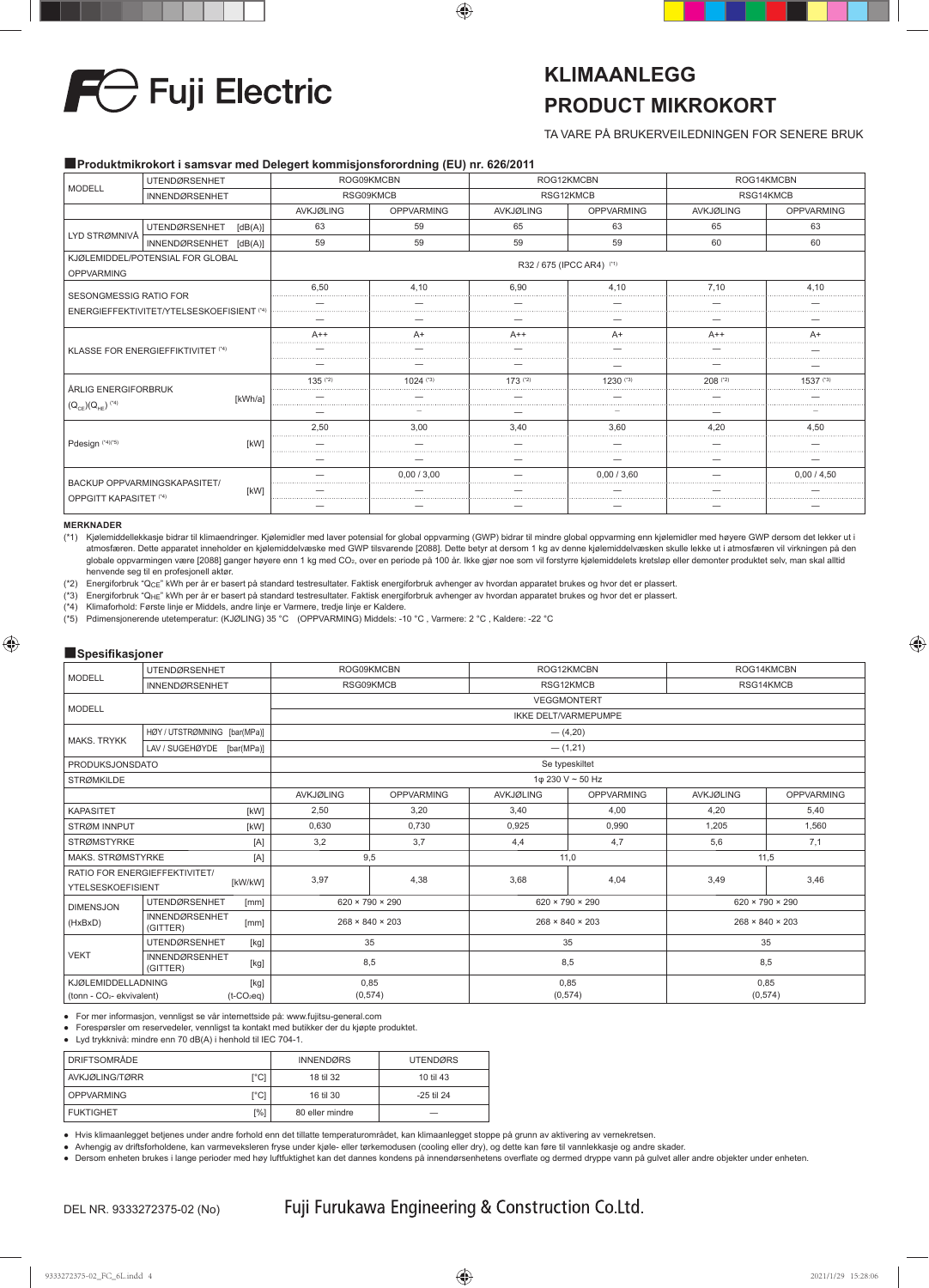

## **LUFTKONDITIONERING PRODUKTINFORMATIONSBLAD**

FÖRVARA DENNA HANDBOK FÖR FRAMTIDA BRUK

### ■**Produktblad enligt delegation från kommissionen (EU) 626/2011**

| <b>UTOMHUSENHET</b><br><b>MODELL</b><br><b>INOMHUSENHET</b> |                              | ROG09KMCBN                |                | ROG12KMCBN  |                | ROG14KMCBN         |                |             |  |
|-------------------------------------------------------------|------------------------------|---------------------------|----------------|-------------|----------------|--------------------|----------------|-------------|--|
|                                                             |                              | RSG09KMCB                 |                | RSG12KMCB   |                | RSG14KMCB          |                |             |  |
|                                                             |                              |                           | <b>KYLNING</b> | UPPVÄRMNING | <b>KYLNING</b> | <b>UPPVÄRMNING</b> | <b>KYLNING</b> | UPPVÄRMNING |  |
|                                                             | <b>UTOMHUSENHET</b>          | [dB(A)]                   | 63             | 59          | 65             | 63                 | 65             | 63          |  |
| LJUDEFFEKTNIVÅ                                              | <b>INOMHUSENHET</b>          | [dB(A)]                   | 59             | 59          | 59             | 59                 | 60             | 60          |  |
| KÖLDMEDIUM/MÖJLIGT UTSLÄPP AV<br>VÄXTHUSGASER (GWP)         |                              | R32 / 675 (IPCC AR4) (*1) |                |             |                |                    |                |             |  |
| SÄSONGSMÄSSIG ENERGIEFFEKTIVITETSKVOT/                      |                              | 6.50                      | 4.10           | 6.90        | 4.10           | 7.10               | 4.10           |             |  |
| SÄSONGSMÄSSIG PRESTANDAKOEFFICIENT (*4)                     |                              |                           |                |             |                |                    |                |             |  |
|                                                             |                              |                           |                |             |                |                    |                |             |  |
| <b>ENERGIEFFEKTIVITETSKLASS (*4)</b>                        |                              | $A++$                     | $A+$           | $A++$       | $A+$           | $A++$              | $A+$           |             |  |
|                                                             |                              |                           |                |             |                |                    |                |             |  |
|                                                             |                              |                           |                |             |                |                    |                |             |  |
| ÅRLIG ENERGIFÖRBRUKNING                                     |                              | $135$ <sup>(*2)</sup>     | $1024$ (*3)    | $173$ (*2)  | 1230 (*3)      | $208$ (*2)         | $1537$ (*3)    |             |  |
|                                                             |                              | [kWh/a]                   |                |             |                |                    |                |             |  |
| $(Q_{CE}) (Q_{HE})$ (4)                                     |                              |                           |                |             |                |                    |                |             |  |
|                                                             |                              |                           | 2,50           | 3.00        | 3,40           | 3.60               | 4.20           | 4,50        |  |
| Pdesign (*4)(*5)                                            |                              | [kW]                      |                |             |                |                    |                |             |  |
|                                                             |                              |                           |                |             |                |                    |                |             |  |
|                                                             | KAPACITET FÖR BACKUPVÄRMARE/ |                           |                | 0.00/3.00   |                | 0.00 / 3.60        |                | 0.00 / 4.50 |  |
| DEKLARERAD KAPACITET (*4)                                   |                              | [kW]                      |                |             |                |                    |                |             |  |
|                                                             |                              |                           |                |             |                |                    |                |             |  |

#### **KOMMENTARER**

(\*1) Köldmediumsläckage bidrar till klimatförändringen. Köldmedium med ett lägre GWP-värde (möjligt utsläpp av växthusgaser) bidrar mindre till den globala uppvärmningen än ett köldmedium med ett högre GWP-tal, vid läckage till atmosfären. Denna produkt innehåller en köldmediumvätska med ett GWP-tal på [2088]. Det innebär att om 1 kg av detta köldmedium läcker ut i atmosfären, blir dess påverkan på den globala uppvärmningen [2088] gånger större än för 1 kg CO<sub>2</sub>, under en period på 100 år. Försök aldrig manipulera köldmediumkretsen eller montera isär produkten på egen hand, utan anlita alltid en behörig tekniker.

(\*2) Energiförbrukning "QCE" kWh per år är baserat på standardtestresultat. Den faktiska energiförbrukningen beror på hur apparaten används och var den är placerad.

(\*3) Energiförbrukning "QHE" kWh per år är baserat på standardtestresultat. Den faktiska energiförbrukningen beror på hur apparaten används och var den är placerad.

(\*4) Klimatförhållande:Första raden är Medel, andra raden är Varmare, tredje raden är Kallare.

(\*5) P-designtemperatur: (KYLNING) 35°C (UPPVÄRMNING) Medel: -10°C, Varmare: 2°C, Kallare: -22 °C

### ■**Specifikationer**

| <b>MODELL</b>                                            | <b>UTOMHUSENHET</b>              |                             | ROG09KMCBN                  |                             | ROG12KMCBN                  |                             | ROG14KMCBN                  |             |  |  |
|----------------------------------------------------------|----------------------------------|-----------------------------|-----------------------------|-----------------------------|-----------------------------|-----------------------------|-----------------------------|-------------|--|--|
|                                                          | <b>INOMHUSENHET</b>              |                             | RSG09KMCB                   |                             | RSG12KMCB                   |                             | RSG14KMCB                   |             |  |  |
| <b>TYP</b>                                               |                                  | VÄGGMONTERAD                |                             |                             |                             |                             |                             |             |  |  |
|                                                          |                                  |                             | SINGLE SPLIT/VÄRMEPUMP      |                             |                             |                             |                             |             |  |  |
| <b>MAX. TRYCK</b>                                        | HÖG / TÖMNING                    | [bar(MPa)]                  |                             | $-$ (4,20)                  |                             |                             |                             |             |  |  |
|                                                          | LÅG / SUG                        | [bar(MPa)]                  | $-$ (1,21)                  |                             |                             |                             |                             |             |  |  |
| TILLVERKNINGSDATUM                                       |                                  |                             |                             |                             |                             | Se klassningsskylten        |                             |             |  |  |
| <b>STRÖMKÄLLA</b>                                        |                                  |                             |                             |                             |                             | 1φ 230 V ~ 50 Hz            |                             |             |  |  |
|                                                          |                                  |                             | <b>KYLNING</b>              | <b>UPPVÄRMNING</b>          | <b>KYLNING</b>              | <b>UPPVÄRMNING</b>          | <b>KYLNING</b>              | UPPVÄRMNING |  |  |
| <b>KAPACITET</b><br>[kW]                                 |                                  | 2,50                        | 3,20                        | 3,40                        | 4,00                        | 4,20                        | 5,40                        |             |  |  |
| <b>INEFFEKT</b><br>[kW]                                  |                                  | 0,630                       | 0,730                       | 0,925                       | 0,990                       | 1,205                       | 1,560                       |             |  |  |
| <b>STRÖM</b>                                             |                                  | [A]                         | 3,2                         | 3,7                         | 4,4                         | 4,7                         | 5,6                         | 7,1         |  |  |
| MAX. STRÖM<br>[A]                                        |                                  | 9,5                         |                             | 11,0                        |                             | 11,5                        |                             |             |  |  |
| ENERGIEFFEKTIVITETSKVOT/                                 |                                  | 3,97                        | 4,38                        | 3,68                        | 4,04                        | 3,49                        | 3,46                        |             |  |  |
| PRESTANDAKOEFFICIENT                                     |                                  | [kW/kW]                     |                             |                             |                             |                             |                             |             |  |  |
|                                                          | <b>UTOMHUSENHET</b>              | [mm]                        | $620 \times 790 \times 290$ |                             | $620 \times 790 \times 290$ |                             | $620 \times 790 \times 290$ |             |  |  |
| MÅTT (H×B×D)<br><b>INOMHUSENHET</b><br>[mm]<br>(GALLRET) |                                  | $268 \times 840 \times 203$ |                             | $268 \times 840 \times 203$ |                             | $268 \times 840 \times 203$ |                             |             |  |  |
| <b>UTOMHUSENHET</b><br>[kg]                              |                                  | 35                          |                             | 35                          |                             | 35                          |                             |             |  |  |
| <b>VIKT</b>                                              | <b>INOMHUSENHET</b><br>(GALLRET) | [kg]                        | 8,5                         |                             | 8,5                         |                             | 8,5                         |             |  |  |
|                                                          | KYLMEDELLADDNING<br>[kg]         |                             | 0,85                        |                             | 0,85                        |                             | 0,85                        |             |  |  |
| (Ton - CO <sub>2</sub> -ekvivalenter)<br>$(t-CO_2eq)$    |                                  |                             | (0, 574)                    |                             | (0,574)                     |                             | (0,574)                     |             |  |  |

● För mer information, besök vår webbplats på: www.fujitsu-general.com

● För frågor om reservdelar, vänd dig till butiken där du köpte produkten.

● Ljudtrycksnivå: mindre än 70 dB(A) enligt IEC 704-1.

| <b>RÄCKVIDD</b>      |      | <b>INOMHUS</b> | <b>UTOMHUS</b> |  |
|----------------------|------|----------------|----------------|--|
|                      |      |                |                |  |
| l KYLNING/TORKNING   | [°C] | 18 till 32     | 10 till 43     |  |
| UPPVÄRMNING          | [°C] | 16 til 30      | -25 till 24    |  |
| <b>LUFTFUKTIGHET</b> | [%]  | 80 eller lägre |                |  |

● Om luftkonditioneringen drivs under förhållanden utanför tillåtet temperaturintervall, kan luftkonditioneringen stoppas till följd av att den automatiska skyddskretsen löser ut.

● Beroende på driftsförhållandena, kan värmeväxlaren frysa under kyl- eller under torkläget och det kan orsaka vattenläckor och andra skador.

● Om luftkonditioneringen används under låga perioder med hög luftfuktighet, kan kondens bildas på inomhusenhetens utsida och droppa ned på golvet eller föremål under enheten.

Fuji Furukawa Engineering & Construction Co.Ltd.